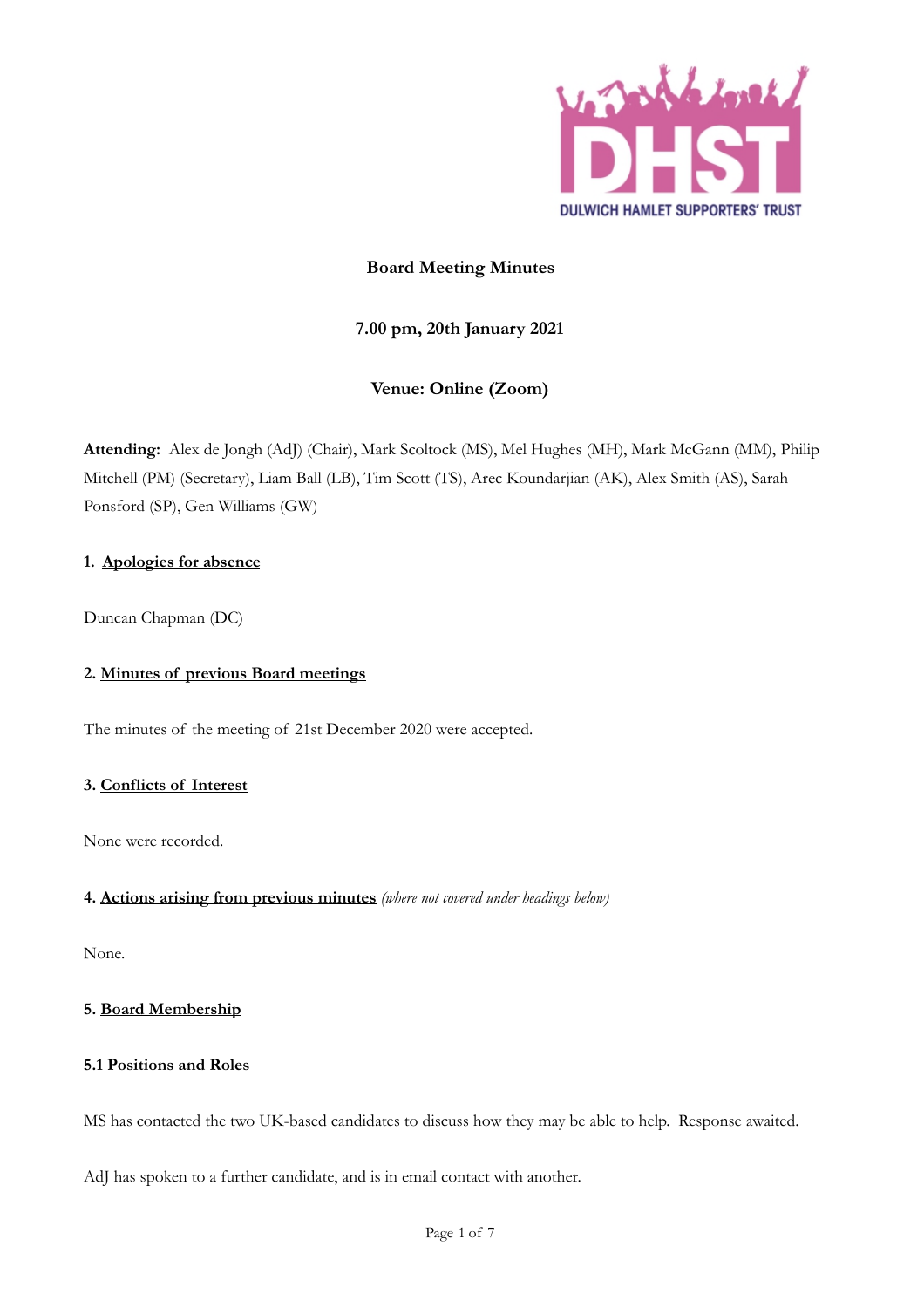Action **CONTINUES.** *(Action amended from Action 5.1.1 of 21st December minutes)*

### **ACTION 5.1.1 - MS/AdJ to maintain contact with UK-based candidates**

Further discussion required to agree exactly what form of investment help is required. This may well take some time.

Action **CONTINUES.** *(Action carried forward from Action 5.1.2 of 21st December minutes)*

### **ACTION 5.1.2 - DC to continue discussion with Investment candidate**

Action **CONTINUES.** *(Action reallocated from Action 5.1.3 of 21st December minutes)*

### **ACTION 5.1.3 - MH/SP to contact TC re Football Beyond Borders & Board diversity**

### **5.2 Board Member Development**

Nothing to report.

### **5.3 Election and Succession Planning**

PM had added these topics to the agenda.

Action **CLOSED.** *(Action 17.1 of 21st December minutes)* 

PM will produce an election plan in time for the next meeting.

### **ACTION 5.3.1 - PM to produce election plan**

All Board Members should consider which role(s) they would like to perform in the future.

### **ACTION 5.3.2 - All to consider succession planning**

### **6. DHFC Operations**

#### **6.1 Report on Club Board Meetings**

TS has spoken to DCMS about the National League's use of DCMS COVID replacement first tranche funding. The discussion continues, but has been somewhat superseded by discussion about the second tranche.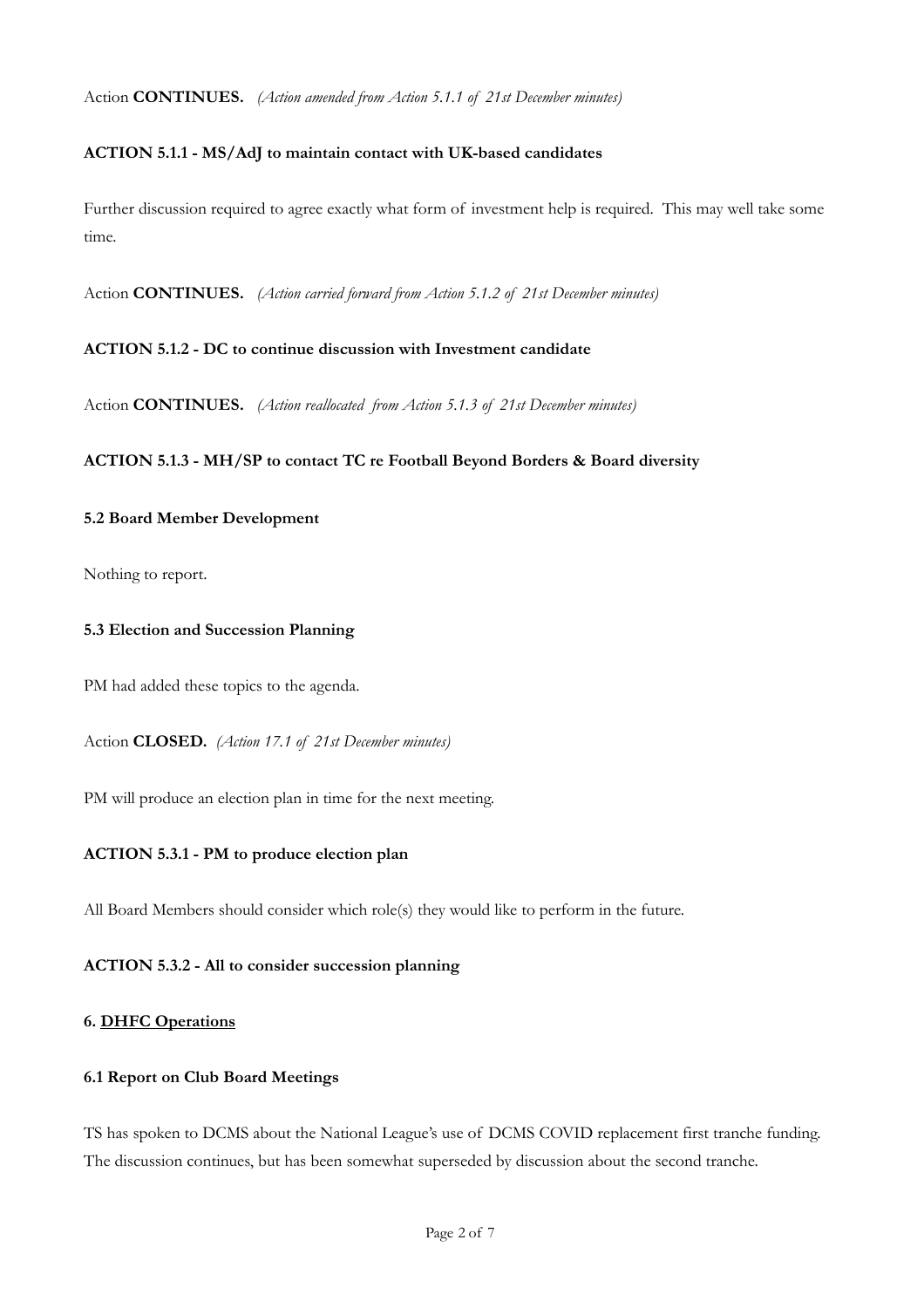#### Action **CONTINUES.** *(Action carried forward from Action 6.1.1 of 21st December minutes)*

### **ACTION 6.1.1 - TS to progress DCMS funding discussion**

The Club has been asked for a view on whether the National League clubs should accept the DCMS proposal that funding for the next period should be a loan. The Board's preferred option is suspension of the season.

#### **6.2 Issues for Next Club Board Meeting**

Nothing to report.

#### **7. Relationship with Club**

### **7.1 Shares in Club**

Action **CONTINUES.** *(Action reallocated from Action 7.1.1 of 21st December minutes)*

#### **ACTION 7.1.1 - TS to recontact FSA to seek advice on fundraising options**

#### **7.2 Club/Trust Communications**

Nothing to report.

### **7.3 Seats on Club Board and Positions on Club Committees**

Action shelved for the moment.

Action **CLOSED.** *(Action 7.3.1 of 21st December minutes)*

### **7.4 Planning Issues**

Nothing to report. We will return to this issue when the future is clearer.

### **7.5 Women's Team**

Action **CONTINUES.** *(Action carried forward from Action 7.5.1 of 21st December minutes)*

# **ACTION 7.5.1 - GW to arrange membership drive at a future women's game**

### **8. Constitution & Rules**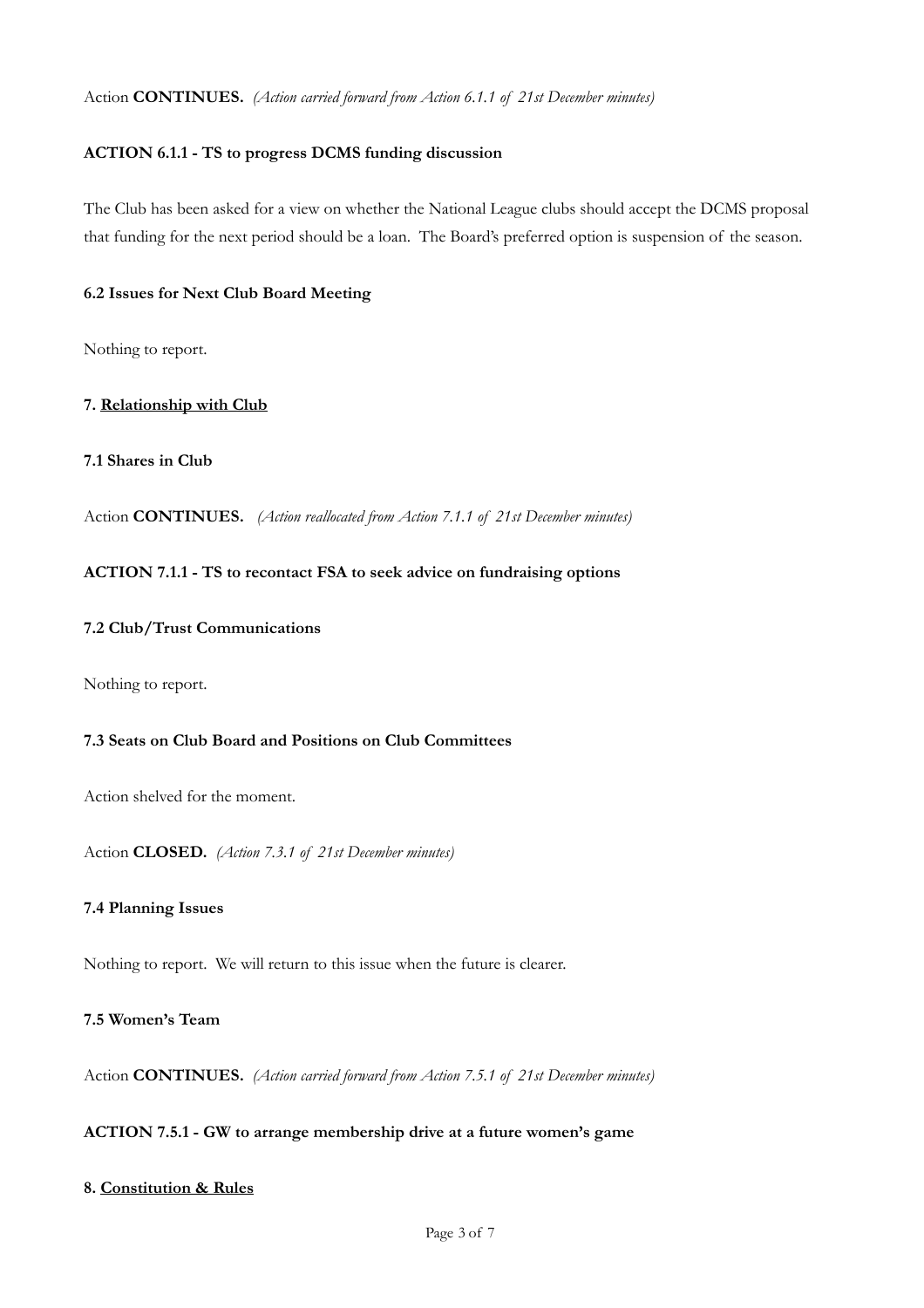Nothing to report.

### **9. Membership Engagement Update**

#### **9.1 Membership Review**

AdJ will document our membership proposal (from the December meeting) and financial projections.

Action **CONTINUES.** *(Action carried forward from Action 9.1.1 of 21st December minutes.)*

#### **ACTION 9.1.1 - AdJ to document idea and projections**

The action below is retained for the moment, but may take the form described above.

Action **CONTINUES.** *(Action carried forward from Action 9.1.2 of 21st December minutes.)*

**ACTION 9.1.2 - AK will email people whose membership lapsed 2-3 years ago to encourage them to rejoin when text is agreed**

### **9.2 Coaches**

Nothing to report.

#### **9.3 Community sub-group**

Action **CONTINUES.** *(Action carried forward from Action 9.3.1 of 21st December minutes)*

**ACTION 9.3.1 - AS/MM/GW to progress discussion re Kail Foundation relationship and respective responsibilities**

Action **CONTINUES.** *(Action carried forward from Action 9.3.2 of 21st December minutes)* 

#### **ACTION 9.3.2 - TS/SP to progress sustainable bar materials initiative**

Action **CONTINUES.** *(Action amended from Action 9.3.3 of 21st December minutes.)*

### **ACTION 9.3.3 - DC/MH/TS to pursue White Ribbon proposal with the Club - TS to arrange meeting**

Action **CONTINUES.** *(Action amended from Action 9.3.4 of 21st December minutes.)*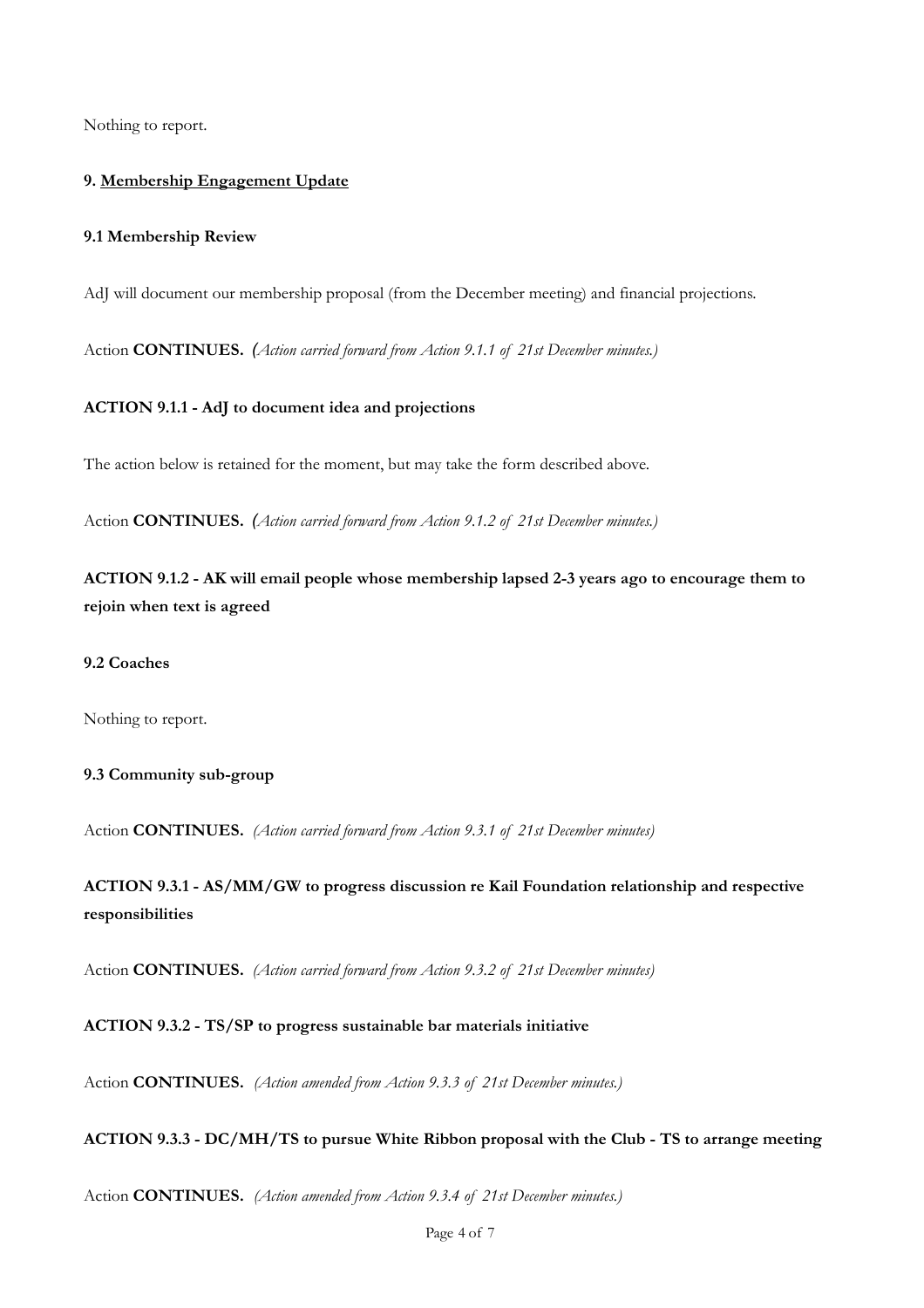### **ACTION 9.3.4 - PM to ensure that sustainability is examined post-COVID**

A joint event with Whitehawk to promote good causes is under discussion.

#### **10. Finance update**

#### **10.1 Finance Overview**

*(The Treasurer had submitted a monthly report in accordance with the Board's reporting policy.)*

Action **CONTINUES.** *(Action carried forward from Action 10.1.1 of 21st December minutes.)* 

#### **ACTION 10.1.1 - LB to produce financial model of Trust's year**

Action **CONTINUES.** *(Action carried forward from Action 10.1.2 of 21st December minutes.)* 

### **ACTION 10.1.2 - AdJ/MH to investigate whether we should be paying rates on the shop**

Unable to resolve Membership Pro issue.

Action **CLOSED.** *(Action 10.1.3 of 21st December minutes)*

### **10.2 100 Club**

*(The Secretary had submitted a monthly report in accordance with the Board's reporting policy.)*

Action **CONTINUES.** *(Action amended from Action 10.2.1 of 21st December minutes.)* 

### **ACTION 10.2.1 - PM and AK to implement new 100 Club payment option**

Action **CONTINUES.** *(Action carried forward from Action 10.2.2 of 21st December minutes)* 

#### **ACTION 10.2.2 - GW/MS to get 100 Club draw results on DHTV**

Action **CONTINUES.** *(Action carried forward from Action 10.2.3 of 21st December minutes)*

#### **ACTION 10.2.3 - GW/MS/PM to discuss how to improve promotion of the 100 Club.**

### **10.3 Donations**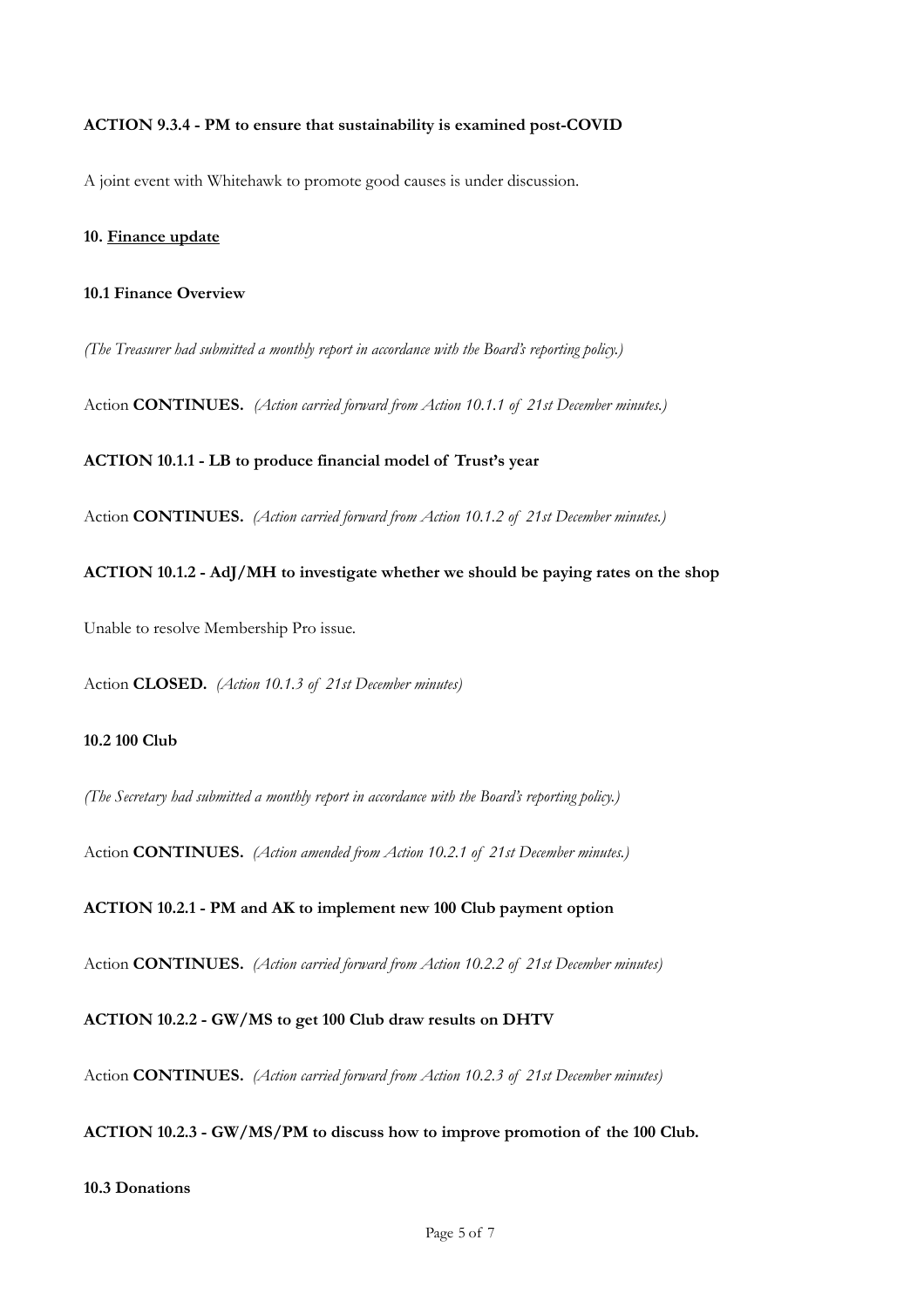Action **CONTINUES.** *(Action carried forward from Action 10.3.1 of 21st December minutes.)*

### **ACTION 10.3.1 - AdJ to contact BC about investing a recent donation in the Club.**

### **11. Merchandising update**

Action **CONTINUES.** *(Action carried forward from Action 11.1 of 21st December minutes.)*

**ACTION 11.1 - MH/AdJ to consider licensing proposal and discuss with BC**

Action **CONTINUES.** *(Action amended from Action 11.2 of 21st December minutes.)*

**ACTION 11.2 - MH/LB/AK to determine postage pricing approach, including potential review of European costs**

On-line sales are currently strong; social media promotion has been improved.

#### **12. Communications & website update**

Action **CONTINUES.** *(Action carried forward from Action 12.1 of 21st December minutes.)*

### **ACTION 12.1 - MS/AS/AdJ to discuss website with AK**

Action **CONTINUES.** *(Action carried forward from Action 12.2 of 21st December minutes.)*

### **ACTION 12.2 - Comms leads to give monthly plans to MS**

Action **CONTINUES.** *(Action carried forward from Action 12.3 of 21st December minutes.)*

### **ACTION 12.3 - MH to consider general Trust advertising on DHTV**

MH has produced a note on how to handle the email account.

Action **CLOSED.** *(Action 12.4 of 21st December minutes)*

Action **CONTINUES.** *(Action carried forward from Action 12.5 of 21st December minutes.)*

### **ACTION 12.4 - MS/AdJ to determine which Board members will handle the email account**